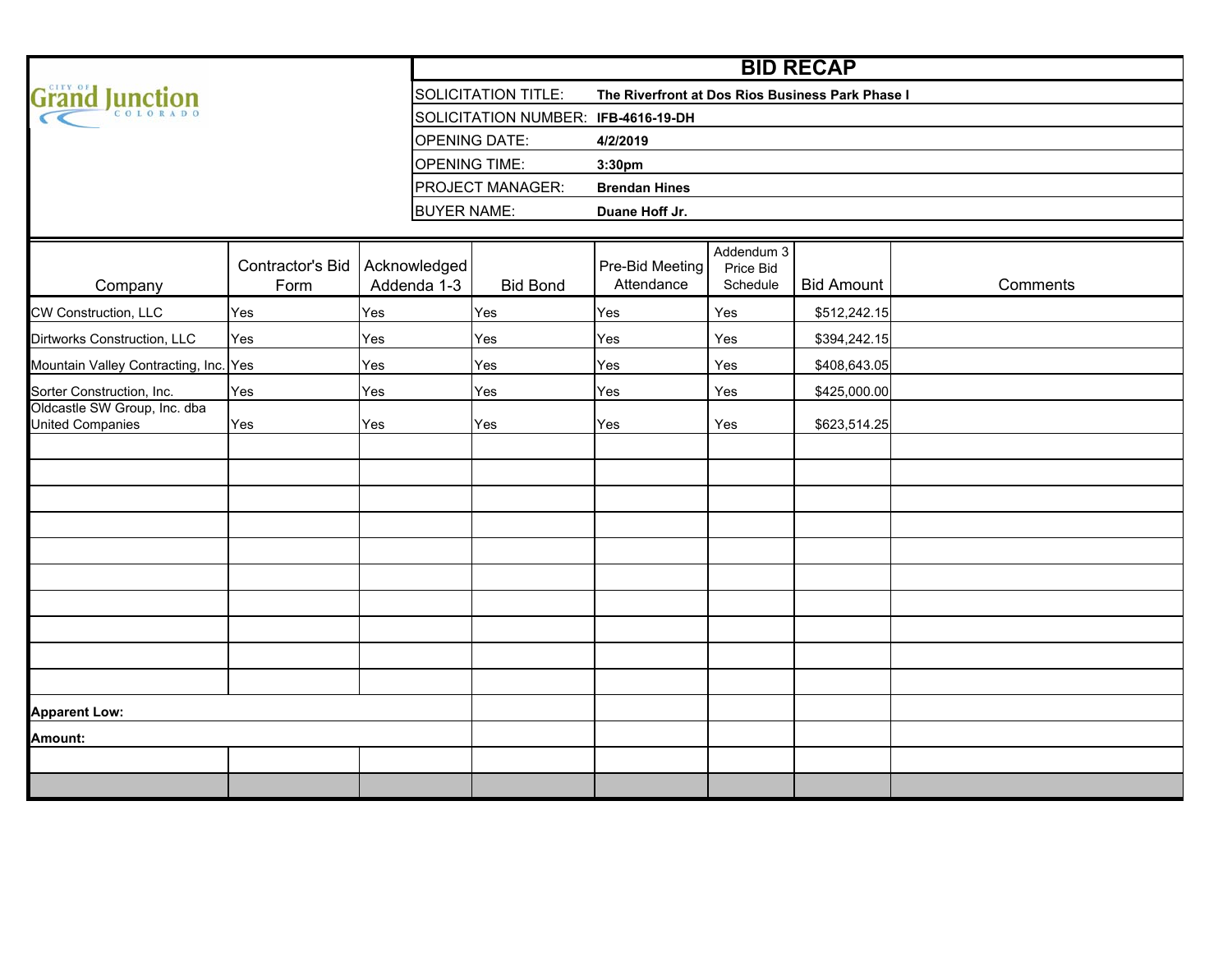## **Bid Summary River Front at Dos Rios - Phase 1 (Addendum #3)**

Bid Opening: April 2, 2019

| By: Brendan Hines, Project Manager |                |                                                                                                                                                                   | <b>Engineer's Estimate</b> |                        |              | Dirtworks Construction, LLC  |             |                       | Mountain Valley Contracting, Inc.   |                              |                       |                           |                                    | Sorter Construction, Inc. |                    | CW Construction, LLC              |                           | Oldcastle SW Group, Inc. |                                    |                       |                           |                                 |                       |  |
|------------------------------------|----------------|-------------------------------------------------------------------------------------------------------------------------------------------------------------------|----------------------------|------------------------|--------------|------------------------------|-------------|-----------------------|-------------------------------------|------------------------------|-----------------------|---------------------------|------------------------------------|---------------------------|--------------------|-----------------------------------|---------------------------|--------------------------|------------------------------------|-----------------------|---------------------------|---------------------------------|-----------------------|--|
|                                    |                |                                                                                                                                                                   |                            |                        |              |                              |             |                       |                                     |                              |                       |                           |                                    |                           |                    |                                   |                           |                          |                                    |                       |                           | <b>United Companies</b>         |                       |  |
|                                    | Item CDOT.     | No. City Ref. Description                                                                                                                                         | Quantity                   | Units                  |              | Unit Price                   |             | <b>Extended Price</b> | Unit Price<br><b>Extended Price</b> |                              |                       | Unit Price Extended Price |                                    |                           | Unit Price         | <b>Extended Price</b>             | Unit Price Extended Price |                          |                                    |                       | Unit Price Extended Price |                                 |                       |  |
| $\mathbf{1}$                       |                | 104.4 Cap top half of sewer in concrete per<br>City Standard Detail GU-04                                                                                         | 2.                         | EA                     | \$           | 600.00                       | - \$        | 1,200.00              | \$                                  | 600.00 \$                    | 1,200.00              |                           | 710.00<br>- \$                     | 1,420.00                  | \$                 | 695.00<br>\$                      | 1,390.00                  | \$                       | 1,200.00<br>- \$                   | 2,400.00              | - \$                      | 350.00 \$                       | 700.00                |  |
| 2                                  | 108.2          | 6" Irrigation Conduit (Schedule 80<br>PVC)                                                                                                                        | 525.                       | -LF                    | $\mathbb{S}$ | $12.00$ \$                   |             | 6,300.00              | - \$                                | $11.25$ \$                   | 5,906.25              |                           | 12.05<br>- \$                      | 6,326.25                  | \$.                | 14.00<br>- \$                     | 7,350.00                  | \$                       | 19.00<br>- \$                      | 9,975.00              | l S                       | 34.60<br>- \$                   | 18,165.00             |  |
| -3                                 | 108.2          | 6" Water Pipe (C-900 PVC)                                                                                                                                         | 20.                        | <b>LF</b>              | \$           | $32.00$ \$                   |             | 640.00                | \$                                  | 25.00 \$                     | 500.00                |                           | 15.10 \$                           | 302.00                    | \$                 | $25.00$ \$                        | 500.00                    | \$                       | 26.00<br>- \$                      | 520.00                | - \$                      | 70.25 \$                        | 1,405.00              |  |
| 4                                  | 108.2          | 8" Water Pipe (C-900 PVC)                                                                                                                                         | 500.                       | <b>LF</b>              | \$           | 37.00 \$                     |             | 18,500.00             | \$                                  | 15.00 \$                     | 7,500.00              |                           | 19.75 \$                           | 9,875.00                  | \$                 | $25.00\quad$ \$                   | 12,500.00                 | \$                       | $30.00$ \$                         | 15,000.00             | $\sqrt{3}$                | $32.50$ \$                      | 16,250.00             |  |
| 5                                  | 108.2          | 4" Sewer Service Pipe (SDR 35)                                                                                                                                    | 60.                        | LF                     | \$           | 35.00 \$                     |             | 2,100.00              | - \$                                | 45.00 \$                     | 2,700.00              |                           | 11.20<br>- \$                      | 672.00                    | \$                 | $16.50$ \$                        | 990.00                    | \$                       | 18.00<br>- \$                      | 1,080.00              | \$                        | $41.15$ \$                      | 2,469.00 [1]          |  |
| 6                                  | 108.2<br>108.2 | 6" Gravity Sewer Pipe (SDR 35)<br>8" Gravity Sewer Pipe (SDR 35)                                                                                                  | 75.<br>400.                | <b>LF</b><br><b>LF</b> | \$<br>\$     | 36.00 \$<br>41.00 \$         |             | 2,700.00<br>16,400.00 | \$<br>- \$                          | 43.25 \$<br>38.00 \$         | 3,243.75<br>15,200.00 |                           | 13.50 \$<br>15.20 \$               | 1,012.50<br>6,080.00      | \$<br>$\mathbb{S}$ | $24.00$ \$<br>$24.00\quad$ \$     | 1,800.00<br>9,600.00      | \$<br>\$                 | 24.00 \$<br>30.00<br>- \$          | 1,800.00<br>12,000.00 | \$<br>$\sqrt{3}$          | $33.25$ \$<br>38.00 \$          | 2,493.75<br>15,200.00 |  |
| 8                                  | 108.2          | 12" Storm Drain Pipe (RCP)                                                                                                                                        | 32.                        | <b>LF</b>              | \$           | 75.00 \$                     |             | 2,400.00              | \$                                  | 28.00 \$                     | 896.00                |                           | $29.25$ \$                         | 936.00                    | \$.                | 44.00 \$                          | 1,408.00                  | \$                       | 38.00 \$                           | 1,216.00              | $\sqrt{3}$                | 60.75 \$                        | 1,944.00              |  |
| 9                                  | 108.2          | 18" Storm Drain Pipe (RCP)                                                                                                                                        | 500.                       | <b>LF</b>              | \$           | 66.00 \$                     |             | 33,000.00             | - \$                                | $29.00\quad$ \$              | 14,500.00             |                           | $33.25$ \$                         | 16,625.00                 | \$                 | 49.00 \$                          | 24,500.00                 | \$                       | 38.00 \$                           | 19,000.00             | $\sqrt{3}$                | 51.70 \$                        | 25,850.00             |  |
| 10                                 | 108.2          | 24" Storm Drain Pipe (RCP)                                                                                                                                        | 230.                       | <b>LF</b>              | \$           | 85.00 \$                     |             | 19,550.00             | \$                                  | 38.00 \$                     | 8,740.00              |                           | 44.95 \$                           | 10,338.50                 | \$.                | 61.00 \$                          | 14,030.00                 | \$                       | 46.00<br>- \$                      | 10,580.00             | - \$                      | 63.60 \$                        | 14,628.00             |  |
| 11                                 | 108.2          | Import Trench Backfill                                                                                                                                            | 35.                        | CY                     | \$           | 24.00 \$                     |             | 840.00                | -S                                  | $31.25$ \$                   | 1,093.75              |                           | $26.15$ \$                         | 915.25                    | \$                 | $30.00$ \$                        | 1,050.00                  | \$                       | $30.00$ \$                         | 1,050.00              | \$                        | 13.60 \$                        | 476.00                |  |
| 12                                 | 108.3          | 6" Gate Valve                                                                                                                                                     | 2.                         | EA                     | \$           | $1,000.00$ \$                |             | 2,000.00              | \$                                  | 800.00 \$                    | 1,600.00              |                           | 855.00 \$                          | 1,710.00                  | $\mathbb{S}$       | 900.00 \$                         | 1,800.00                  | \$                       | 1,150.00<br>- \$                   | 2,300.00              | \$                        | 890.00 \$                       | 1,780.00              |  |
| 13                                 | 108.3          | 8" Gate Valve                                                                                                                                                     | 2.                         | EA                     | \$           | 1,470.00 \$                  |             | 2,940.00              | \$                                  | 1,400.00 \$                  | 2,800.00              |                           | 1,444.00 \$                        | 2,888.00                  | \$                 | 1,350.00 \$                       | 2,700.00                  | \$                       | 1,575.00 \$                        | 3,150.00              | \$                        | 1,400.00 \$                     | 2,800.00              |  |
| 14                                 | 108.3          | 8" x 6" Tee                                                                                                                                                       | 2.                         | EA                     | \$           | 600.00 \$                    |             | 1,200.00              | -S                                  | 400.00 \$                    | 800.00                |                           | 516.00 \$                          | 1,032.00                  | \$                 | 445.00 \$                         | 890.00                    | \$                       | 625.00 \$                          | 1,250.00              | $\sqrt{3}$                | 500.00 \$                       | 1,000.00              |  |
| 15                                 | 108.3          | 8" x 8" Tee                                                                                                                                                       | 1.                         | EA<br>EA               | \$<br>\$     | 640.00 \$                    |             | 640.00                | \$                                  | 350.00 \$                    | 350.00                |                           | 464.00 \$                          | 464.00                    | \$<br>$\mathbb{S}$ | 520.00 \$                         | 520.00                    | \$                       | 625.00 \$                          | 625.00                | $\sqrt{3}$                | 560.00 \$                       | 560.00                |  |
| 16<br>17                           | 108.3<br>108.3 | 8", 11.25° Elbow<br>8", 22.5° Elbow                                                                                                                               | 2.<br>3.                   | EA                     | \$           | 425.00 \$<br>650.00 \$       |             | 850.00<br>1,950.00    | - \$<br>\$                          | 300.00 \$<br>300.00 \$       | 600.00<br>900.00      |                           | 395.00 \$<br>409.00 \$             | 790.00<br>1,227.00        |                    | 335.00 \$<br>350.00 \$            | 670.00<br>1,050.00        | \$<br>\$                 | 410.00 \$<br>425.00<br>- \$        | 820.00<br>1,275.00    | $\sqrt{3}$<br><b>S</b>    | $315.00$ \$<br>325.00 \$        | 630.00<br>975.00      |  |
| 18                                 | 108.3          | 8" End Cap/Plug                                                                                                                                                   | 2.                         | EA                     | \$           | 275.00 \$                    |             | 550.00                | -S                                  | 180.00 \$                    | 360.00                |                           | 274.00 \$                          | 548.00                    | \$                 | 225.00 \$                         | 450.00                    | \$                       | 160.00 \$                          | 320.00                | $\sqrt{3}$                | 207.00 \$                       | 414.00                |  |
| 19                                 | 108.3          | Fire Hydrant                                                                                                                                                      | 2.                         | EA                     | $\mathbf{s}$ | 4,100.00 \$                  |             | 8,200.00              | \$                                  | 3,200.00 \$                  | 6,400.00              |                           | 2,774.00 \$                        | 5,548.00                  | \$                 | 4,000.00 \$                       | 8,000.00                  | S.                       | 4,250.00<br>- \$                   | 8,500.00              | -\$                       | 4,625.00 \$                     | 9,250.00              |  |
| 20                                 | 108.3          | 8" x 4" Sewer Service Tap                                                                                                                                         | $\mathbf{1}$ .             | EA                     | \$           | $110.00$ \$                  |             | 110.00                | \$                                  | 150.00 \$                    | 150.00                |                           | 134.00 \$                          | 134.00                    | \$                 | 115.00 \$                         | 115.00                    | \$                       | 210.00 \$                          | 210.00                | \$                        | 160.00 \$                       | 160.00                |  |
| 21                                 | 108.3          | Sanitary Sewer Cleanout (2-way) to<br>include appurtenances per City<br>Standard Detail SS - 07                                                                   | 1.                         | EA                     | \$           | 500.00 \$                    |             | 500.00                | - \$                                | 300.00 \$                    | 300.00                |                           | 217.00 \$                          | 217.00                    | \$                 | 230.00 \$                         | 230.00                    | \$                       | 235.00 \$                          | 235.00                | - \$                      | 300.00 \$                       | 300.00                |  |
| 22                                 | 108.4          | 1" Water Service Line (Copper)                                                                                                                                    | 50.                        | <b>LF</b>              | \$           | $90.00$ \$                   |             | 4,500.00              | \$                                  | $12.00$ \$                   | 600.00                |                           | 15.00 \$                           | 750.00                    | \$.                | 6.00<br>- \$                      | 300.00                    | -\$                      | 19.00<br>- \$                      | 950.00                | - \$                      | 28.00 \$                        | 1,400.00              |  |
| 23                                 | 108.4          | 1" Water Service Assembly                                                                                                                                         | 2.                         | EA                     | \$           | 1,500.00 \$                  |             | 3,000.00              | \$                                  | 250.00 \$                    | 500.00                |                           | 252.00 \$                          | 504.00                    | \$                 | 500.00<br>- \$                    | 1,000.00                  | \$                       | 350.00<br>- \$                     | 700.00                | \$                        | 650.00 \$                       | 1,300.00              |  |
| 24                                 | 108.5          | Sanitary Sewer Basic Manhole (48"<br>I.D.)                                                                                                                        | 4.                         | EA<br>1. EA            | \$<br>\$     | $3,200.00$ \$<br>5,000.00    | - \$        | 12,800.00<br>5,000.00 | - \$<br>\$                          | $3,500.00$ \$<br>1,200.00 \$ | 14,000.00             | \$                        | 2,172.00 \$<br>$2,230.00$ \$       | 8,688.00<br>2,230.00      | $\mathbb{S}$<br>\$ | $3,100.00$ \$<br>3,900.00<br>- \$ | 12,400.00<br>3,900.00     | \$<br>\$                 | 3,600.00 \$<br>4,900.00<br>- \$    | 14,400.00<br>4,900.00 | \$                        | 4,300.00 \$<br>5,100.00<br>- 9  | 17,200.00<br>5,100.00 |  |
| 25                                 | 108.5          | Sanitary Sewer Basic Manhole (60"<br>I.D.)                                                                                                                        |                            |                        |              |                              |             |                       |                                     |                              | 1,200.00              |                           |                                    |                           |                    |                                   |                           |                          |                                    |                       | \$                        |                                 |                       |  |
| 26                                 | 108.5          | Manhole Barrel Section (D>5')(48"<br>I.D.                                                                                                                         |                            | 12. VLF                | \$           | 200.00 \$                    |             | 2,400.00              | \$                                  | 129.00 \$                    | 1,548.00              |                           | 110.75 \$                          | 1,329.00                  |                    | 150.00<br>- \$                    | 1,800.00                  | \$.                      | 200.00<br>- \$                     | 2,400.00              | \$.                       | 190.00<br>- \$                  | 2,280.00              |  |
| 27                                 | 108.5          | Storm Sewer Basic Manhole (48"                                                                                                                                    | 3.<br>2.                   | EA<br>EA               | \$<br>\$     | $3,200.00$ \$                |             | 9,600.00<br>6,800.00  | \$<br>\$                            | 2,500.00 \$<br>2,800.00 \$   | 7,500.00              |                           | 2,172.00 \$<br>2,230.00 \$         | 6,516.00                  | \$<br>$\mathbb{S}$ | 3,600.00<br>- \$<br>4,300.00 \$   | 10,800.00                 | \$<br>\$                 | 2,950.00<br>- \$<br>3,100.00       | 8,850.00              | \$                        | 4,300.00 \$                     | 12,900.00             |  |
| 28<br>29                           | 108.5<br>108.7 | Storm Sewer Basic Manhole (60"<br><b>Granular Stabilization Material (Type</b>                                                                                    | 40.                        | <b>TONS</b>            | \$           | $3,400.00$ \$<br>$21.90$ \$  |             | 876.00                | \$                                  | 28.00 \$                     | 5,600.00<br>1,120.00  | \$.                       | $33.20$ \$                         | 4,460.00<br>1,328.00      | \$                 | 50.00<br>- \$                     | 8,600.00<br>2,000.00      | \$                       | - \$<br>20.00<br>- \$              | 6,200.00<br>800.00    | \$<br>\$                  | $5,100.00$ \$<br>$34.00$ \$     | 10,200.00<br>1,360.00 |  |
| 30                                 | 108.6          | B)<br>Single Storm Drain Inlet (Vertical                                                                                                                          | 2.                         | EA                     | \$           | 2,400.00 \$                  |             | 4,800.00              | \$                                  | 1,800.00 \$                  | 3,600.00              |                           | 1,320.00 \$                        | 2,640.00                  | \$                 | 3,200.00<br>- \$                  | 6,400.00                  | \$                       | 2,100.00<br>- \$                   | 4,200.00              | \$                        | 3,450.00<br>- 9                 | 6,900.00              |  |
|                                    |                | Curb)<br>Remove Asphalt                                                                                                                                           |                            |                        |              |                              |             |                       |                                     |                              |                       |                           |                                    |                           |                    |                                   |                           | -\$                      |                                    |                       | -\$                       |                                 |                       |  |
| 31<br>32                           | 202<br>202     | <b>Remove Concrete</b>                                                                                                                                            | 1,700.<br>15.              | - SY<br>SY             | \$<br>\$     | $7.00 \t S$<br>21.50         | $\mathbf s$ | 11,900.00<br>322.50   | S<br>\$                             | $1.00$ \$<br>$25.00$ \$      | 1,700.00<br>375.00    |                           | 2.12<br>- \$<br>27.50<br>- \$      | $3,604.00$ [1]<br>412.50  | l \$<br>\$.        | $2.50$ \$<br>$20.00\quad$ \$      | 4,250.00<br>300.00        | \$                       | 9.00<br>- \$<br>18.00<br>\$        | 15,300.00<br>270.00   | \$                        | $2.25$ \$<br>$52.00$ \$         | 3,825.00<br>780.00    |  |
| 33                                 | 203            | Excavation and Embankment - See                                                                                                                                   | 1,925.                     | CY                     | $\mathbb{S}$ | $12.50$ \$                   |             | 24,062.50             | \$                                  | $5.00$ \$                    | 9,625.00              |                           | $8.40$ \$                          | 16,170.00                 | \$                 | $7.00 \quad$ \$                   | 13,475.00                 | \$                       | $3.75$ \$                          | 7,218.75              | - \$                      | 15.00 \$                        | 28,875.00             |  |
|                                    |                | $SP - 4$                                                                                                                                                          |                            |                        |              |                              |             |                       |                                     |                              |                       |                           |                                    |                           |                    |                                   |                           |                          |                                    |                       |                           |                                 |                       |  |
| 34                                 | 207            | Topsoil (6" Thick)                                                                                                                                                | 700.                       | -SY                    | \$           | 17.00 \$                     |             | 11,900.00             | - \$                                | 15.00 \$                     | 10,500.00             |                           | 1.63<br>- \$                       | 1.141.00                  | \$.                | $2.00 \quad$ \$                   | 1,400.00                  | \$                       | 6.50<br>- \$                       | 4,550.00              | - \$                      | 16.50 \$                        | 11,550.00             |  |
| 35<br>36                           | 208<br>208     | Erosion Control (Complete in Place)<br><b>Stabilized Construction Entrance</b>                                                                                    | 2.                         | Lump<br>EA             | \$<br>\$     | 1,500.00 \$<br>$1,000.00$ \$ |             | 1,500.00<br>2,000.00  | \$                                  | 1,800.00 \$<br>1,000.00 \$   | 1,800.00<br>2,000.00  |                           | 550.00<br>- \$<br>1,518.00<br>- \$ | 550.00<br>3,036.00        | \$                 | 1,500.00 \$<br>1,000.00<br>- \$   | 1,500.00<br>2,000.00      | £.<br>\$                 | 5,100.00<br>\$<br>1,250.00<br>- \$ | 5,100.00<br>2,500.00  | - \$                      | $6,000.00$ \$<br>900.00<br>- \$ | 6,000.00<br>1,800.00  |  |
| 37                                 | 209            | <b>Dust Abatement</b>                                                                                                                                             | 30.                        | <b>DAYS</b>            | \$           | 275.00 \$                    |             | 8,250.00              | - \$                                | 100.00 \$                    | 3,000.00              | \$.                       | 218.00 \$                          | 6,540.00                  | \$                 | 75.00 \$                          | 2,250.00                  | \$                       | 175.00 \$                          | 5,250.00              | <b>S</b>                  | 250.00<br>- \$                  | 7,500.00              |  |
| 38                                 | 304            | Aggregate Base Course (Class 6)                                                                                                                                   | 2,250.                     | SY                     | $\mathbb{S}$ | $16.00 \quad$ \$             |             | 36,000.00             | - \$                                | 15.00 \$                     | 33,750.00             |                           | 12.95 \$                           | 29,137.50                 | \$                 | $11.25$ \$                        | 25,312.50                 | \$                       | 18.00 \$                           | 40,500.00             | <b>S</b>                  | 15.65 \$                        | 35,212.50             |  |
|                                    |                | (13" Thick)                                                                                                                                                       |                            |                        |              |                              |             |                       |                                     |                              |                       |                           |                                    |                           |                    |                                   |                           |                          |                                    |                       |                           |                                 |                       |  |
| 39                                 | 306            | Reconditioning (12" Deep)                                                                                                                                         | 2,250.                     | SY                     | \$           | $1.00\quad$ \$               |             | 2,250.00              | \$                                  | $1.00$ \$                    | 2,250.00              |                           | $0.76$ \$                          | 1,710.00                  | \$                 | $2.00 \quad$ \$                   | 4,500.00                  | \$                       | $2.50$ \$                          | 5,625.00              | <b>\$</b>                 | $1.80$ \$                       | 4,050.00              |  |
| 40                                 | 401            | Hot Mix Asphalt (5" thick) (Grading                                                                                                                               | 615.                       | <b>TON</b>             | \$           | 92.00 \$                     |             | 56,580.00             | \$                                  | 93.90 \$                     | 57,748.50             |                           | 102.00<br>- \$                     | 62,730.00                 | $\mathbb{S}$       | 99.50<br>\$                       | 61,192.50                 | \$                       | 96.00 \$                           | 59,040.00             | $\sqrt{3}$                | 93.00<br>- \$                   | 57,195.00             |  |
| 41                                 | 420            | Geosynthetics - Mirafi RS580i or                                                                                                                                  | 200.                       | SY                     | \$           | $3.50$ \$                    |             | 700.00                | - \$                                | 15.75 \$                     | 3,150.00              | \$                        | 19.00 \$                           | 3,800.00                  | \$                 | 15.00 \$                          | 3,000.00                  | \$                       | 25.00 \$                           | 5,000.00              | <b>S</b>                  | 17.50 \$                        | 3,500.00              |  |
| 42                                 | 608            | Concrete Curb (6" Wide, 14" High) to<br>include 6" of Class 6 Aggregate Base<br>Course.                                                                           |                            | 10. LF                 | \$           | 18.00 \$                     |             | 180.00                | <b>S</b>                            | $33.30$ \$                   | 333.00                |                           | 37.55 \$                           | 375.50                    | \$                 | 46.50 \$                          | 465.00                    | \$                       | 35.00 \$                           | 350.00                | $\mathbf{s}$              | 78.50 \$                        | 785.00                |  |
| 43                                 | 608            | Concrete Curb and Gutter (2' Wide)<br>to include 6" of Class 6 Aggregate<br>Base Course.                                                                          |                            | 780. LF                | \$           | 19.00 \$                     |             | 14,820.00             | \$                                  | $13.25$ \$                   | 10,335.00             |                           | 16.25 \$                           | 12,675.00                 | \$                 | 16.75 \$                          | 13,065.00                 | - \$                     | 14.50 \$                           | 11,310.00             | l S                       | 18.75 \$                        | 14,625.00             |  |
| 44                                 | 608            | Concrete Sidewalk (6" Thick) to<br>include 6" of Class 6 Aggregate Base                                                                                           |                            | 215. SY                | $\mathbb{S}$ | 55.00 \$                     |             | 11,825.00             | \$                                  | 47.40 \$                     | 10,191.00             |                           | 58.50 \$                           | 12,577.50                 | \$                 | 60.50 \$                          | 13,007.50                 | - \$                     | $50.00$ \$                         | 10,750.00             | - \$                      | 64.50 \$                        | 13,867.50             |  |
| 45                                 | 608            | Concrete Curb Ramp to include 6" of                                                                                                                               |                            | 6. SY                  | \$           | 86.00 \$                     |             | 516.00                | -\$                                 | 67.50 \$                     | 405.00                | - \$                      | 80.25 \$                           | 481.50                    | \$                 | 102.50 \$                         | 615.00                    | \$                       | 70.00 \$                           | 420.00                | l \$                      | 156.00 \$                       | 936.00                |  |
| 46                                 | 608            | Class 6 Aggregate Base Course.<br>Detectable Warning (Cast Iron, Wet<br>Set)(2'x2' per Ramp)                                                                      |                            | 2. EA                  | $\mathbb{S}$ | 125.00 \$                    |             | 250.00                | \$                                  | 114.00 \$                    | 228.00                |                           | 125.40 \$                          | 250.80                    | \$.                | 125.00 \$                         | 250.00                    | \$                       | 150.00 \$                          | 300.00                | - \$                      | 150.00 \$                       | 300.00                |  |
| 47                                 | 613            | Joint Trench with Broad Band (Site<br>Electrical - street It circuits-(2)) 2"<br>Schedule 80 PVC. Refer to Utility                                                | 2,230.                     | LF                     | \$           | $6.00\quad$ \$               |             | 13,380.00             | -\$                                 | $4.80\quad$ \$               | 10,704.00             |                           | $4.40 \quad$ \$                    | 9,812.00                  | \$                 | $5.00 \quad$ \$                   | 11,150.00                 | \$                       | $11.80$ \$                         | 26,314.00             | - \$                      | 10.00<br>- \$                   | 22,300.00             |  |
| 48                                 | 613            | Detail<br>Joint Trench with Site Electrical -<br>street It circuits (Broad Band (3)-2")<br>Schedule 80 PVC. Refer to Utility                                      | 3.345. LF                  |                        | \$           | 10.00 S                      |             | 33,450.00             | \$                                  | $7.20$ \$                    | 24,084.00             |                           | 4.40<br><b>S</b>                   | 14,718.00                 | $\mathbb{S}$       | 5.00 S                            | 16,725.00                 | - \$                     | $14.22$ \$                         | 47,565.90             | l \$                      | 9.00<br>- \$                    | 30,105.00             |  |
| 49                                 | 613            | Detail<br>Joint Trench with XCEL energy and<br>Charter who provides and places their<br>matertials (Century Link) 4" Schedule<br>80 PVC. Refer to Utility Detail. | 1.115. LF                  |                        | \$           | 24.00 \$                     |             | 26,760.00             | -\$                                 | $5.34$ \$                    | 5,954.10              | -\$                       | $7.75$ \$                          | 8,641.25                  | S.                 | $6.00 \quad$ \$                   | 6,690.00                  | - \$                     | $12.50$ \$                         | 13,937.50             | l S                       | 15.75 \$                        | 17,561.25 [1]         |  |